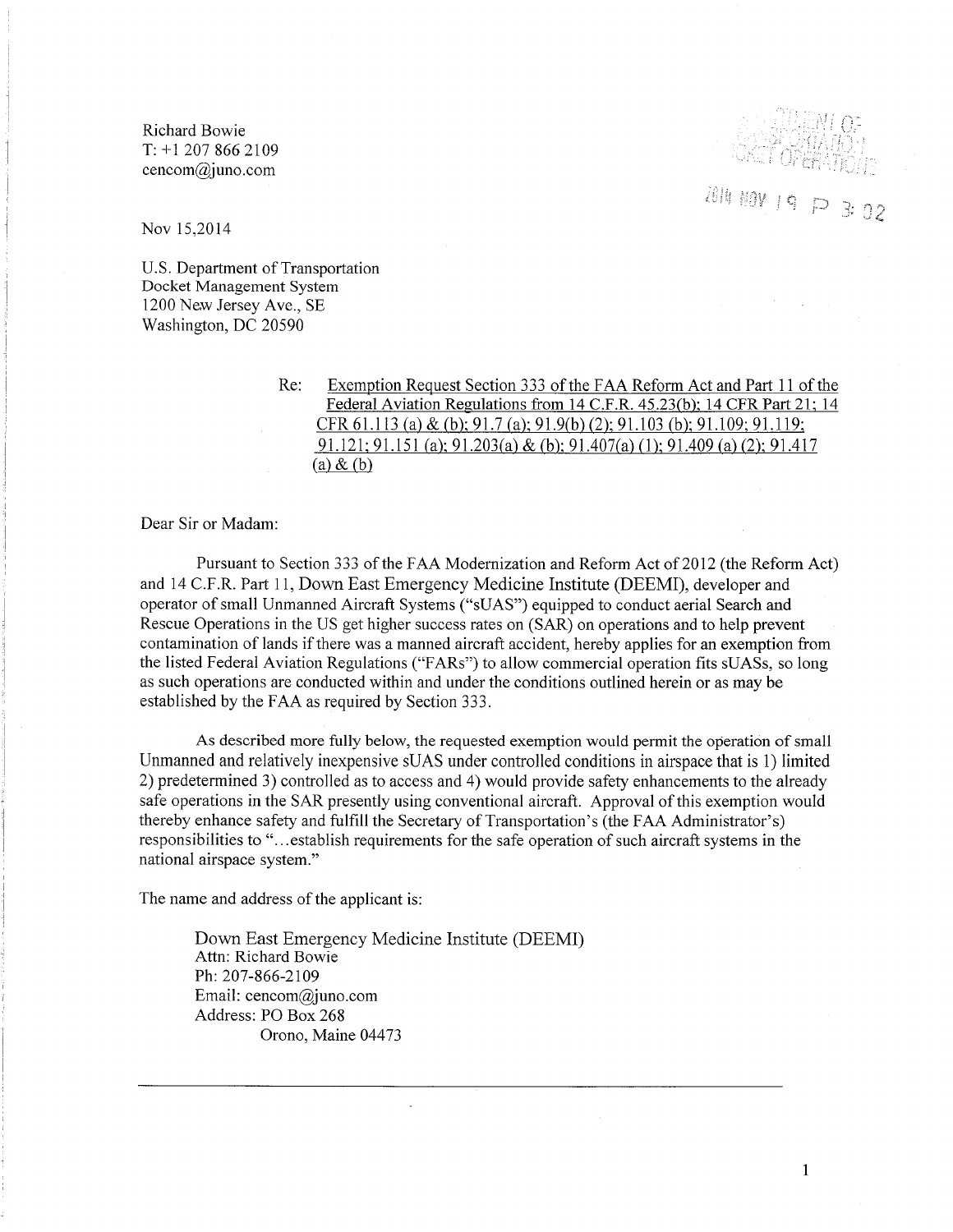The conditions proposed by the applicant are drawn from order 8900.1 CHG 0

Regulations from which the exemption is required

14 CFR Part 21 14 C.P.R. 45.23(b) 14 CFR 61.113 (a) & (b) 14 C.P.R. 91.7 (a) 14 CFR 91.9 (b) (2) 14 C.P.R. 91.103 14 C.P.R. 91.109 14 C.P.R. 91.119 14 C.P.R. 91.121 14 CFR 91.151 (a) 14 CFR 91.203 (a) & (b) 14 CFR 91.405 (a) 14 CFR 407 (a) (1) 14 CFR 409 (a) (2) 14 CPR 417 (a) & (b)

This exemption application is expressly submitted to fulfill Congress' goal in passing Section  $333(a)$  through (c) of the Reform Act. This law directs the Secretary of Transportation to consider whether certain unmanned aircraft systems may operate safely in the national airspace system (NAS) before completion of the rulemaking required under Section 332 of the Reform Act. In making this determination, the Secretary is required to determine which types of UASs do not create a hazard to users of the NAS or the public or pose a threat to national security in light of the following:

- The UAS's size, weight, speed, and operational capability
- Operation of the UAS in close proximity to airports and populated areas; and
- Operation of the UAS within visual line of sight of the operator.

Reform Act Section 333 (a). Lastly, if the Secretary determines that such vehicles "may operate safely in the national airspace system, the Secretary Shall establish requirements for the safe operation of such aircraft in the national airspace system." ID Section  $333(c)$  (emphasis added)

The Federal Aviation Act expressively grants the FAA the authority to issue exemptions. This statutory authority by its terms includes exempting civil aircraft, as the term is defined under section 40101 of the Act, that includes sUASs, from the requirement that civil aircraft must have a current airworthiness certificate.

Applicant interprets this provision to place the duty on the Administrator not only process applicants for exemptions under section 333, but for the administrator to craft conditions for the safe operation of the UAS, if it should be determined that the conditions set forth herein do not fulfill the statutory requirements for approval.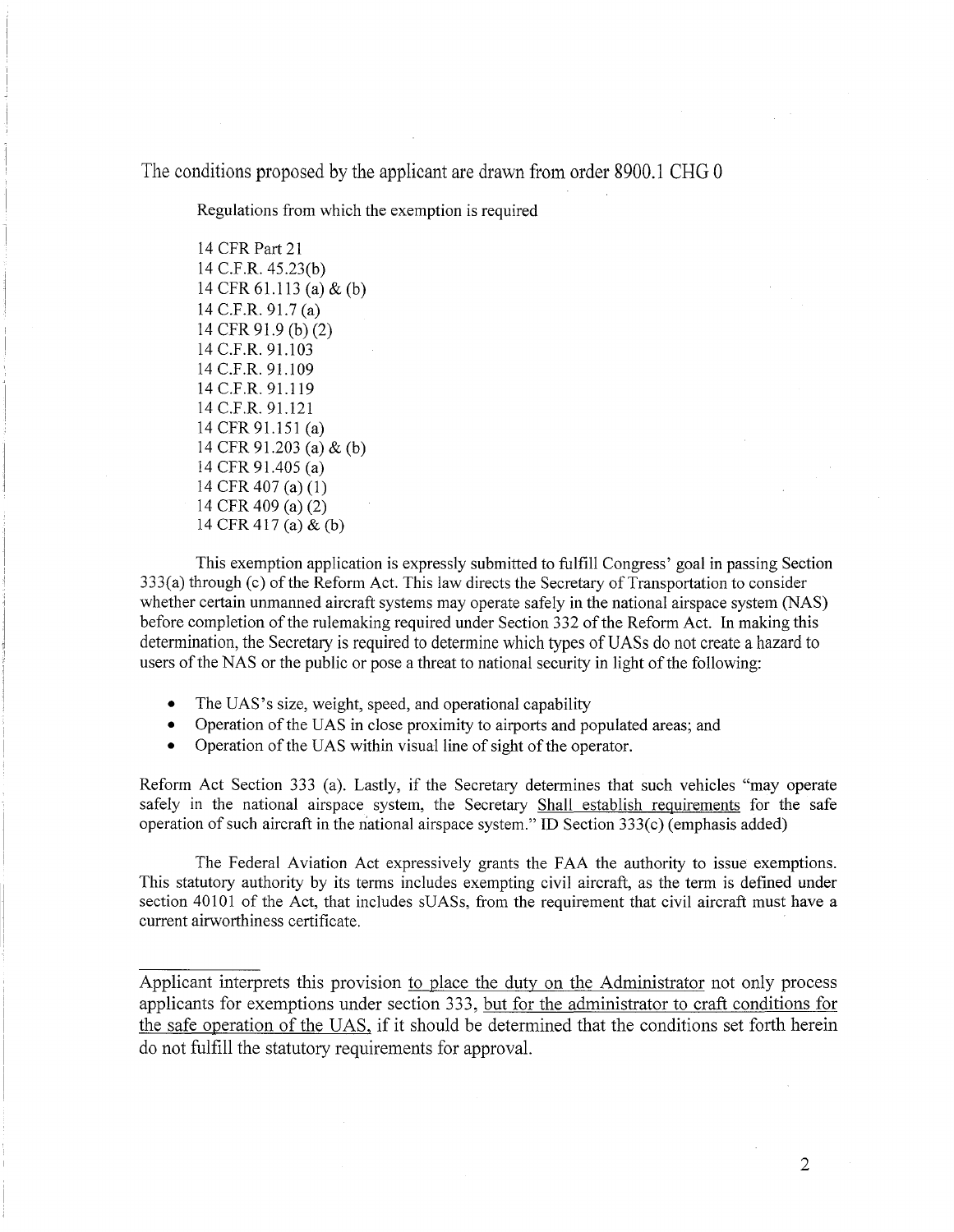The Administrator may grant an exemption from a requirement of a regulation prescribed under subsection (a) or (b) of this section or any sections  $44702-44716$  of this title if the Administrator find the exemption in the public interest. 49 U.S.C. Section 44701(f) *see also* 49 USC Section 44711(a); 49 USC Section 44704; 14 CFR Section 91.203 (a) (1).

Down East Emergency Medicine Institute (DEEMI), sUASs fixed wing and rotorcraft, weighing 55 or fewer or lbs. including payload. They operate, under normal conditions at a speed of no more than 70 knots and in the case of our multirotors have a capability to hover, and move in the vertical and horizontal plane simultaneously. They will operate in a line of sight and will operate only within the sterile area made up of farm land, power utility grid and towers.

Given the small size of the sUASs involved and restricted sterile environment within which they will operate, the applicant falls squarely within that zone of safety (an equivalent level of safety) in which Congress envisioned that the FAA must, by exemption, allow commercial operations of UASs to commence immediately. Also due to the size of the UASs and the restricted areas in which the relevant sUASs will operate, approval of the application presents no national security issue. Given the clear direction in Section 333 of the Reform Act, the authority contained in the Federal Aviation Act, as amended; the strong equivalent level of safety surrounding the proposed operations, and the significant public benefit, including enhanced safety, reduction in environmental impacts, including reduced emissions and chemical spills, exemptions associated with allowing UASs for agricultural operations, the grant of the requested exemptions is in the public interest. Accordingly, the applicant respectfully requests that the FAA grant the requested exemption without delay.

# AIRCRAFT AND EQUIVELANT LEVEL OF SAFETY

The applicant proposes that the exemption requested herein apply to aircraft that have the characteristics and that operate within the limitations listed herein. These limitations provide for at least an equivalent or even higher level of safety to operations under the current regulatory structure because the proposed operations represent a safety enhancement to the already safe agricultural services and crops dusted currently being used with conventional aircraft.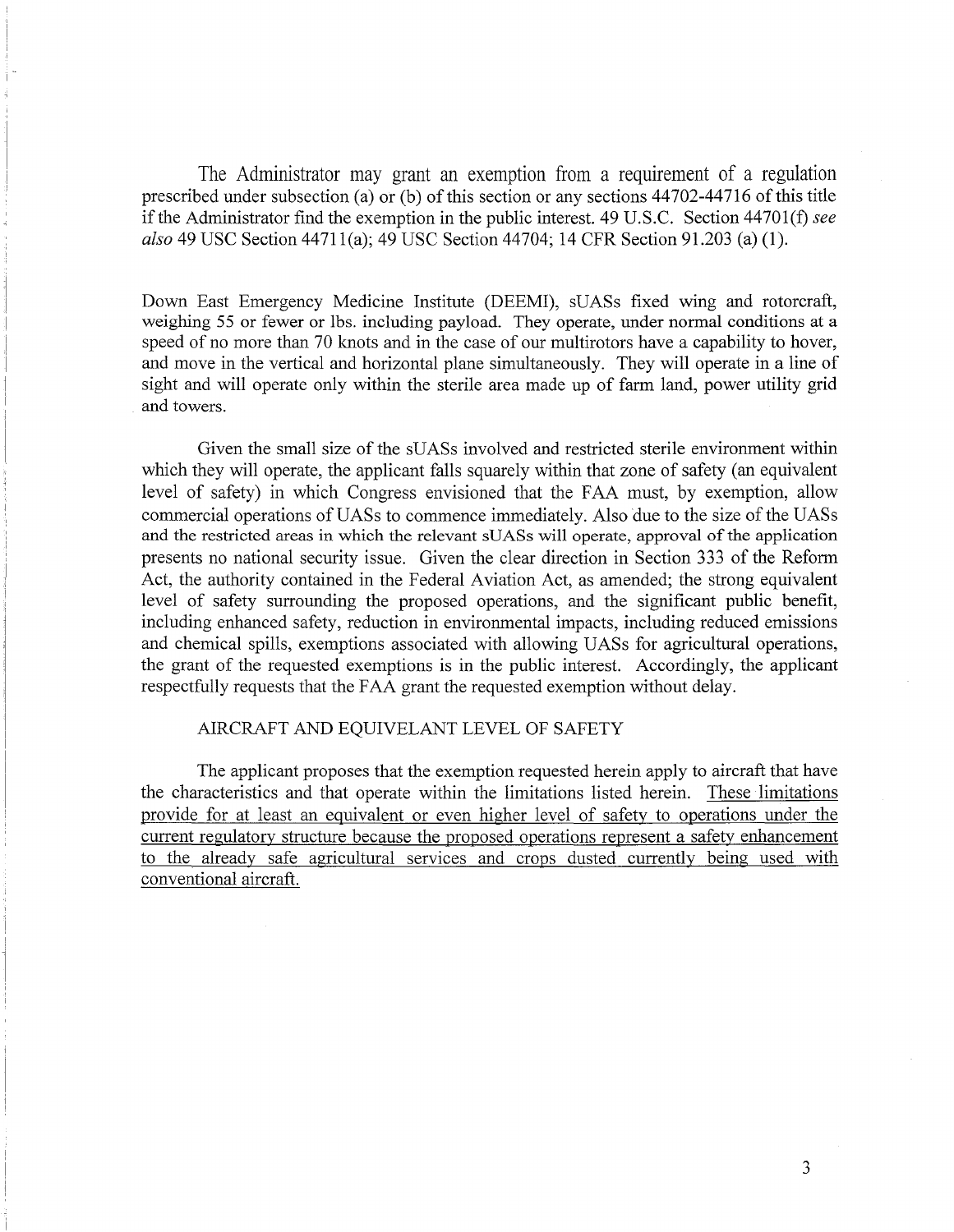- 1. The sUASs will weigh less than 55 lbs.
- 2. Flights will be operated within line of sight of a pilot and/or observing.
- 3. Maximum total flight time for each operational flight will be 120 minutes for multirotor application and 90 minutes for fixed wing operation. Flights will be terminated at 25% battery power reserve should that occur prior to the 30 minute limit for fixed wing operations.
- 4. Flights will be operated at an altitude of no more than 1,000 feet AGL.
- 5. Minimum crew for each operation will consist of the sUAS Pilot, and Visual Observer.
- 6. sUAS Pilot will be an certified by the aircraft manufacture for operations and have at least a private pilot written exam, No Medical required. Most pilots will have military UAS training the observer will hold at least manufactures ground school certificate. No medical required.
- 7. sUAS Pilot will be pilot in command (PIC). If a pilot certificate holder other than the sUAS Pilot, who possess the necessary PIC qualifications, is also present on set (i.e. the aerial coordinator), that person can also be designated as PIC
- 8. The UAS will only operate within a confined "sterile area" and have a "Security Perimeter" for the flight operations area.
- 9. A briefing will be conducted in regard to the planned sUAS operations prior to each day's production activities. It will be mandatory that all personal who will be performing duties within boundaries of the safety perimeter be present for this briefing.
- 10. The operator will file a FAA Form 77ll-1, or its equivalent, as modified in light of the requested exemption, with the appropriate Flight Standards District Office.
- 11. The operator will obtain the consent of all persons involved in the flying area and ensure that only consenting persons be allowed within 100 feet of the flight operation, and this radius may be reduced to 30 feet based upon an equivalent level of safety and determination. With the advanced permission of the FSDO, operations at closer range can be approved.
- 12. The operator will notify a Plan of Activities to the FSDO 30 minutes before the proposed flights.
- 13. Pilot and observer will have been trained in the operation of UAS generally and received up-to-date information on the particular UAS. Observer and Pilot will at all times be able to communicate by voice or text.
- 14. SAR operations will be launched from and/or oral permission from the relevant property holders will be obtained.
- 15. If the sUAS losses communications or it losses its GPS signal, the UAS will have capability to return to a pre-determined location within the Security Perimeter and land.
- 16. The sUAS will have capability to abort flight in case of unpredictable obstacles or emergencies.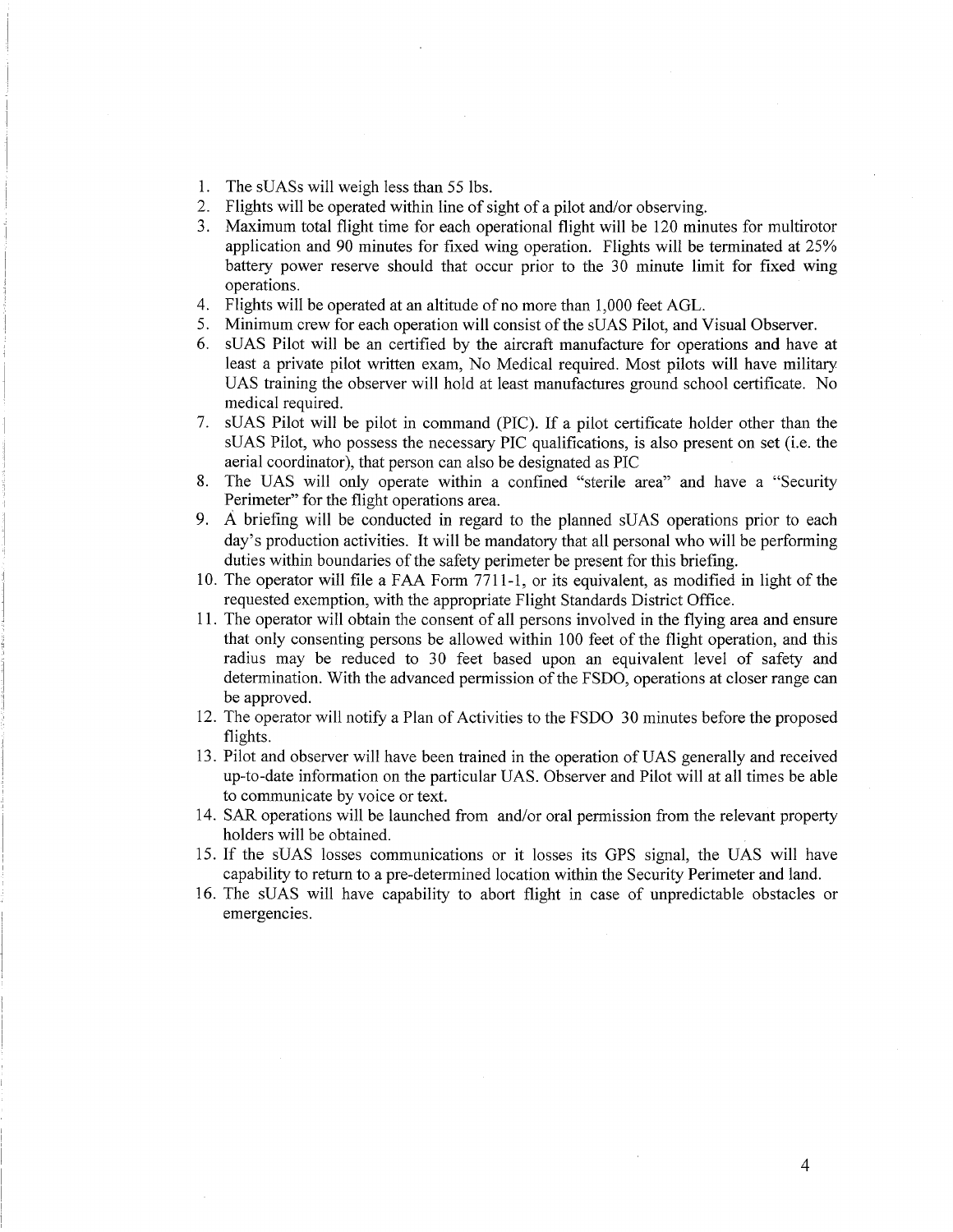#### **14 C.F.R. Part 21, Subpart H: Air worthiness certificates 14 C.F.R. Section 91.203 (a) (1)**

Subpart H, entitled Airworthiness Certificates, establishes the procedural requirements for the issuance of airworthiness certificates as required by FAR Section 91.203 (a) (1). Given the size and limited operating area associated with aircraft to be utilized by the Applicant, an exemption from Part 21 Subpart H meets the requirements of an equivalent level of safety under Part 11 and Section 333 of the Reform Act both authorize the FAA to exempt aircraft from the requirement for an airworthiness certificate, upon consideration of the size, weight, speed, operational capability, proximity to airports and populated areas of the particular UAS. In all cases, an analysis of these criteria demonstrates that the UAS operated without an airworthiness certificate, in a restricted environment and under the conditions proposed will be at lease as safe, or safer, than conventional aircraft (fixed wing or rotorcraft) operating with an airworthiness certificate without the retractions and conditions proposed.

The sUAS to be operated here under is less than 55 lbs. fully loaded, carries neither a pilot nor passenger, carries no explosive materials or flammable materials liquid fuels, and operates exclusively within a secured area as set out in manual. Unlike other civil aircraft, operations under this exemption will be tightly controlled and monitored by both the operator and, pursuant to the requirements, and in compliance to local public safety requirements, to provide security of the area of operation as is now done with conventional flag man. The FAA will have advance notice of all operations. These safety enhancements, which already apply to civil aircraft operated in connection to agricultural aerial applicators , provide a greater degree of safety to public and property owners than conventional operations conducted with airworthiness certificates issued under 14 C.P.R. Part 21, Subpart H. Lastly, application of these same criteria demonstrates that there is no credible threat to national security posed by the UAS, due to its size, speed of operation, location of operation, lack of explosive materials or flammable liquid fuels, and inability to carry a substantial external load.

## **14 C.F .R. Section 45.23 (b). Marking of the aircraft**

The regulation requires:

When marks include only the Roman capital letter "N" and the registration of the number is displayed on limited, restricted or in a light-sport category aircraft or experimental or provisionally certified aircraft, the operator must also display on the aircraft near each entrance to the cabin, cockpit, or pilot station, in letters not less than 2 inches nor more than 6 inches high, the words "limited," "restricted," "light spot," "experimental," or "provisional," as applicable.

Even though the UAS will have no airworthiness certificate, and exemption may be needed as the UAS will have no entrance to the cabin, cockpit or pilot station on which the word "experimental" can be placed. Given the size of the sUAV, the two inch lettering will be impossible. The word "experimental" will be placed on the fuselage in compliance with §45.29 (f).

The equivalent level of safety will be provided by having the sUAV marked on it fuselage as required by §45.29 (f) where the pilot, observer and others working with the sUAV will see the identification of the sUAV as "Experimental." The FAA has issued the following exemptions to this regulation to exemptions to this regulation to Exemptions Nos. 10700, 8738, 10167A.

5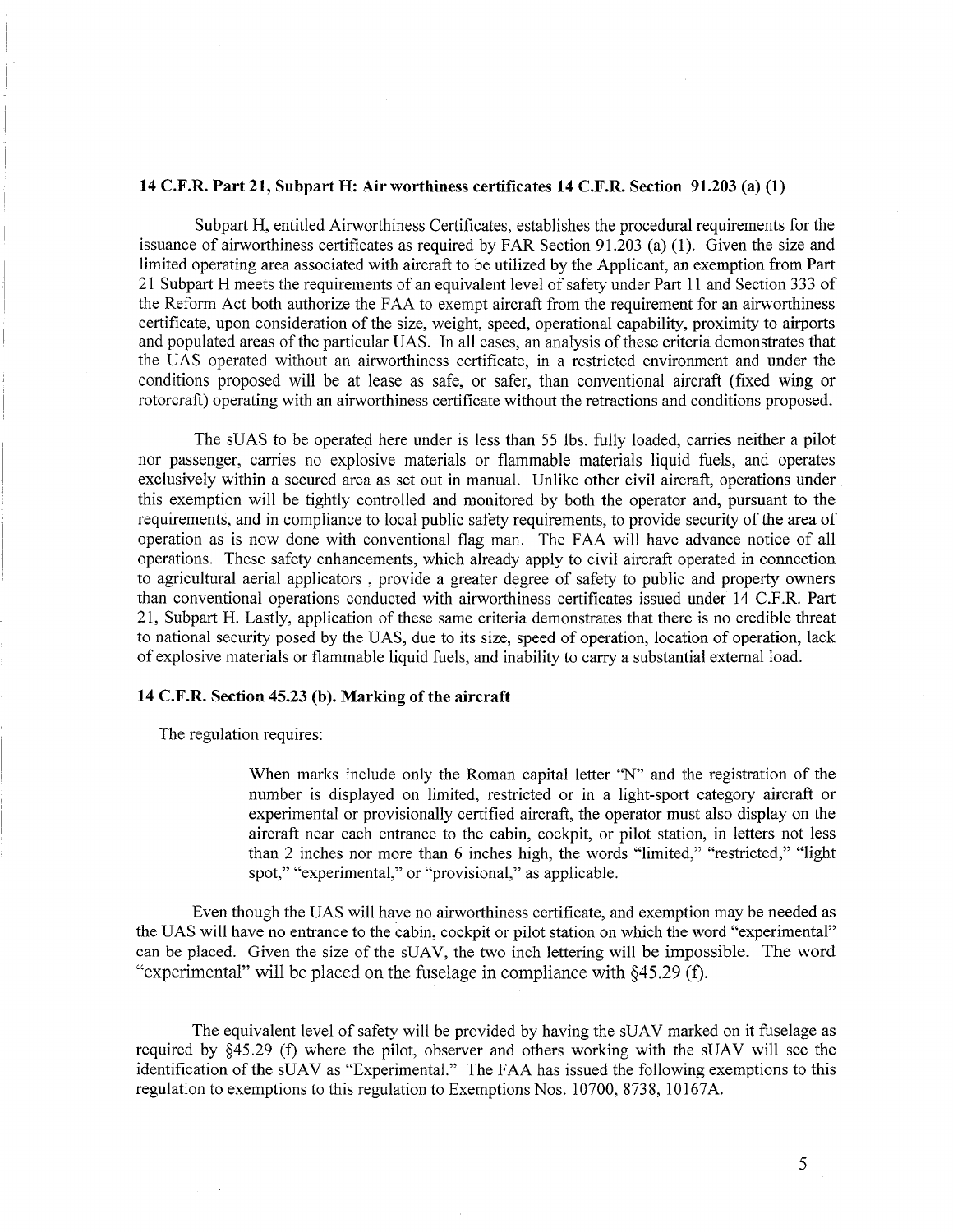## **14 C.F.R. § 61.113 (a) & (b): Private pilots Privileges and Limitations: Pilot in Command.**

Sections 61.113 (a)  $\&$  (b) limit pilots to non-commercial operations. Because the UAS will not carry a pilot or passengers, the proposed operations can achieve the equivalent level of safety of current operations by requiring the PIC operating the aircraft to have a sport pilot's Certificate rather than have than a commercial pilots Certificate to operate this small UAS. Unlike a conventional aircraft that carries a pilot and passengers, the sUAS is remotely controlled with no living thing onboard. The area of operation is controlled and restricted, and all flights are planned and coordinated in advance as set forth by in the S.O.P. The level of safety provided by the requirements included in the S.O.P exceeds that provided by a single individual holding a commercial pilot's certificate operating a conventional aircraft. The risks associated with the operation of the sUAS are so diminished from the level of risk associated with the operation of a commercial operations contemplated with Part 61 when drafted, that allowing operations of the sUAS as requested with a recreational pilot as the PIC exceeds the present level of safety achieved by 14 C.F.R. §61,113 (a)  $\&$ (b).

### 14 C.F.R. §91.7 (a): Civil Aircraft Airworthiness.

The regulation requires that no person may operate a civil aircraft unless it is in airworthiness condition. As there will be no airworthiness certificate issued for the aircraft, should this should this exemption be granted, no FAA regulatory standard will exist for determining airworthiness. Given the size of the aircraft and the requirements contained in the SOP for maintenance and use of safety check lists prior to each flight, and equivalent level of safety will be provided.

# **14 C.F.R. § 91.9 (b) (2): Civil Aircraft Flight Manual in the Aircraft**

#### Section 91.9 (b) (2) provides:

No person may operate a U.S.-registered civil aircraft...

(2) For which an Airplane or Rotorcraft Flight Manual is not required by §21.5 of this chapter, unless there is available in the aircraft a current approved airplane or Rotorcraft Flight Manual, approved manual material, markings, and placard, or any combination thereof.

The sUAS, given its size and configuration has no ability or place to carry such a flight manual on the aircraft, not only because there is no pilot onboard, but because there is no room or capacity to carry such an item on the aircraft.

The equivalent level of safety will be maintained by keeping the flight manual at the ground control point where the pilot flying the sUAS will have access to it. The FAA has issued the following exemptions to this regulation: Exemption Nos. 8607, 8737, 8738, 9299, 9299A, 9565, 9565B, 10167, 10602, 32827, and 10700.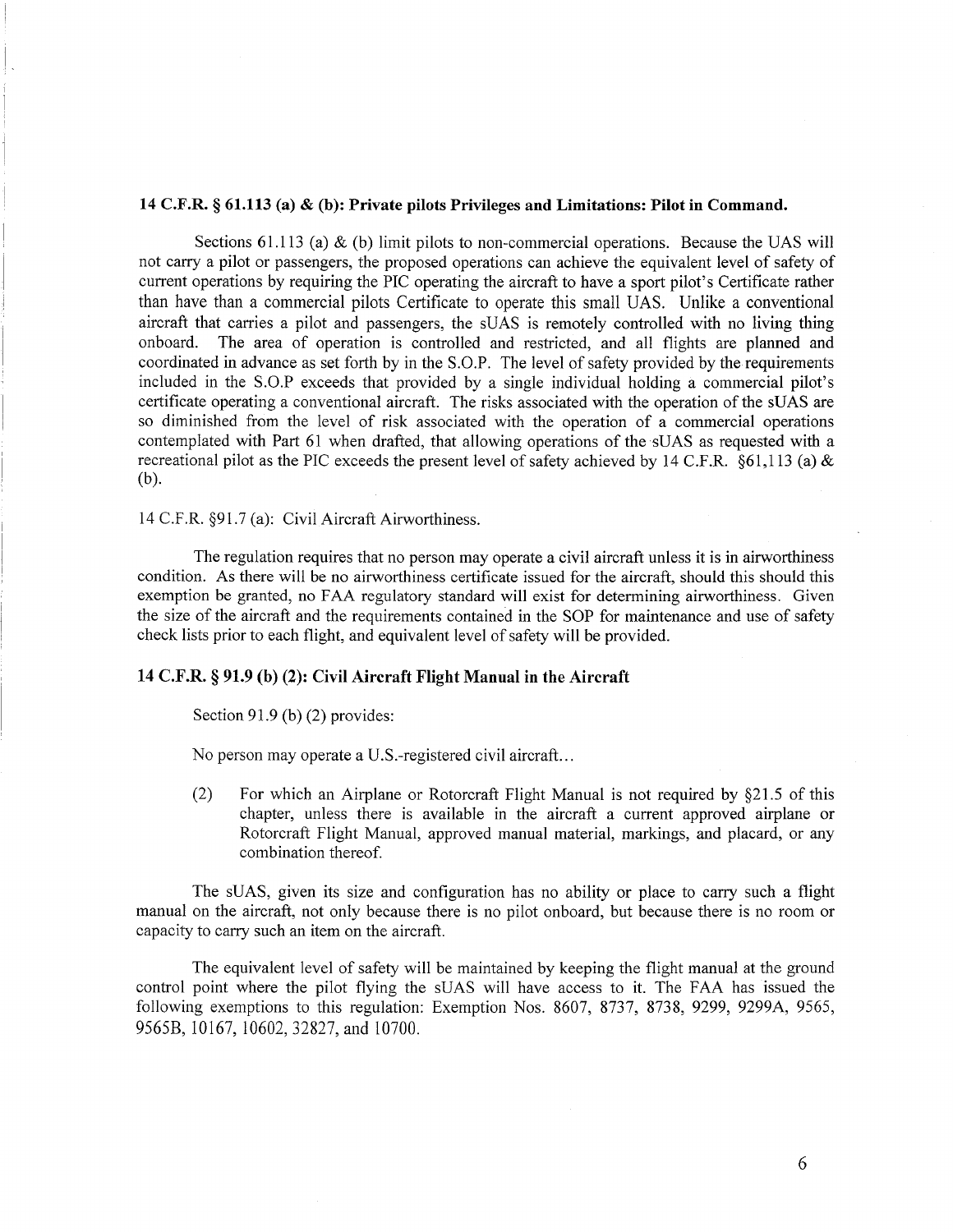#### **14 C.F.R. § 91.103: Preflight action**

This regulation requires each pilot in command to take certain actions before flight to insure the safety of the flight. As the FAA approved rotor craft flight manuals will not be provided as set forth in sections the SOP. The PIC will take all actions including reviewing weather, flight battery requirements, landing and takeoff distances and aircraft performance data before initiation of flight.

#### **14 C.F.R. §91.109: Flight instruction**

Section 91.103 provides that no person may operate a civil aircraft (except a manned free balloon) that is being used for flight instruction unless that aircraft has fully functioning dual controls.

sUASs and remotely controlled aircraft, by there design do not have fully functioning dual controls. Flight control is accomplished though the use of a control box that communicates with the aircraft via radio communications. The FAA has approved exemptions for flight training without fully functioning dual controls for a number of aircraft and for flight instruction in experimental aircraft. See exemption Nos.5778K & 9862A. The equivalent level of safety provided by that neither a pilot nor passengers will be carried in the aircraft and by the size and speed of the aircraft.

#### **14 C.F.R. §91.119: Minimum safe altitudes**

Section 91.119 establishes safe altitudes for operations of civil aircraft. Section 91.119 (d) allows helicopters to be operated at less than the minimums prescribed provided the person operating the helicopter complies with any route or altitudes prescribed for helicopters by the FAA. As exemption is for the sUAS that is a helicopter and the exemption requests authority to operate at altitudes of up to 400 AGL rotorcraft and 1000 AGL for fixed-wing, or not more than 200 above an elevated platform such as radio towers, an exemption may be needed to allow such operations. As set forth by herein, except for the limited conditions stated in the SOP, the UAS will never operate higher than 400 AGL rotorcraft and 1000 AGL for fixed-wing. It will however be operated in a restricted area with a security perimeter, where buildings and people will not be exposed to operations without their pre-obtained consent.

The equivalent level of safety will be achieved given the size, weight, speed of the UAS as well as the location where it is operated. No flight will be taken without the permission of the property owner or local officials. Because of the advance notice to the property owner and participants in the activity, all affected individuals will be aware of the planned flight operations as set forth in the SOP. Compared to flight operations with aircraft or rotorcraft weighing more far more than the maximum 55lbs. proposed herein and the lack of flammable fuel, any risk of associated with these operations is far less than those presently presented with conventional aircraft operating at or below 500 AGL. In addition, the low-altitude operations of the sUAS will ensure separation between these small UAS operations and the operations of conventional aircraft that must comply with Section 91.119.

# **14 C.F.R. §91.121 Altimeter Settings**

This regulation requires each person operating an aircraft to maintain cruising altitude by reference to an altimeter that is set "...to the elevation of the departure airport or an appropriate altimeter setting available before departure." As the sUAS may not have a barometric altimeter, but instead a GPS altitude read out, an exemption may be needed. An equivalent level of safety will be achieved by the operator, pursuant to the Manual and Safety Check list, confirming the altitude of the launch site shown on the GPS altitude indicator before flight.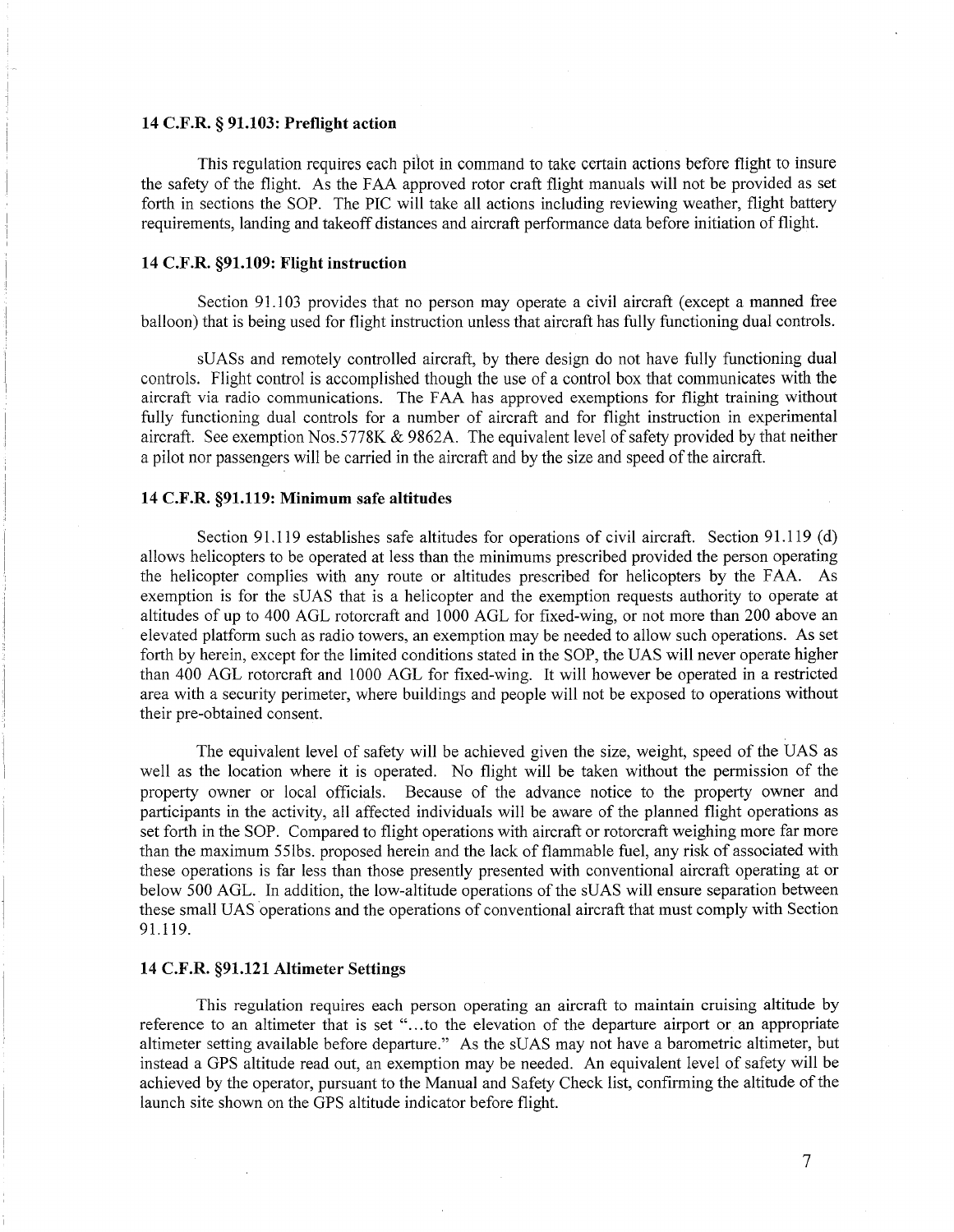#### **14 C.F.R. §91.151(a): Fuel Requirements for Flight in VFR Conditions**

Section 91.151 (a) prohibits and individual from beginning "a flight in an airplane under VFR conditions unless (considering wind and forecast weather conditions) there is enough fuel to fly to the first point of intended landing, and assuming normal cruising speed  $- (1)$  During the day, to fly after that for at least 30 minutes; or (2) At night, to fly after that for at least 45 minutes."

The battery powering the sUAS provides approximately 40 minutes of powered flight. To meet the 30 minute reserve requirement in 14 CFR §91.151, sUAS flights would be limited to approximately 10 minutes in length. Given the limitations on the UAS's proposed flight area and the location of its proposed operations within a predetermined area, a longer time frame for flight in daylight or night VFR conditions is reasonable.

Applicant believes that an exemption from 14 CFR (a) falls within the scope of prior exemptions. See Exemption 10673 (allowing Lockheed Martin Corporation to operate without compliance with FAR 91.151(a)). Operating the small UAS, in a tightly controlled area where only people and property owners or official representatives who have signed waivers will be allowed, with less than 30 minutes of reserve fuel, does not engender the type of risk that Section 91.15l(a) was intended to alleviate given the size speed of the small UAS. Additionally, limiting sUAS flights to 10 minutes would greatly reduce the utility for which the exemption will be granted.

Applicant believes that an equivalent level of safety can be achieved by limiting flights to 30 minutes or 25% of battery power whichever happens first. This restriction would be more than adequate to return the sUAS to its planned landing zone from anywhere in its limited operating area.

Similar exemptions have been granted to other operations, including Exemptions 2689F, 5745, 10673, and 10808.

### **14 C.F.R. §91.203** (a) **and (b): Carrying Civil Aircraft Certification and Registration**

The regulation provides in pertinent part:

- (a) Except as provided in §91.715, no person may operate a civil aircraft unless it has within it the following:
	- (1) An appropriate and current airworthiness certificate ...
- (b) No person may operate a civil aircraft unless the airworthiness certificate required by paragraph (a) of this section or a special flight authorization issued under §91.715 is displayed at the cockpit entrance so that it is legible to passengers or crew.

The UAS fully loaded weighs no more than 55lbs and is operated without an onboard pilot. As such, there is no ability or place to carry certification and registration documents or display them on the sUAS.

An equivalent level of safety will be achieved by keeping these documents at the ground control point where the pilot flying the sUAS will have immediate access to them, to the extent they are applicable to the sUAS. The FAA has issued numerous exemptions to this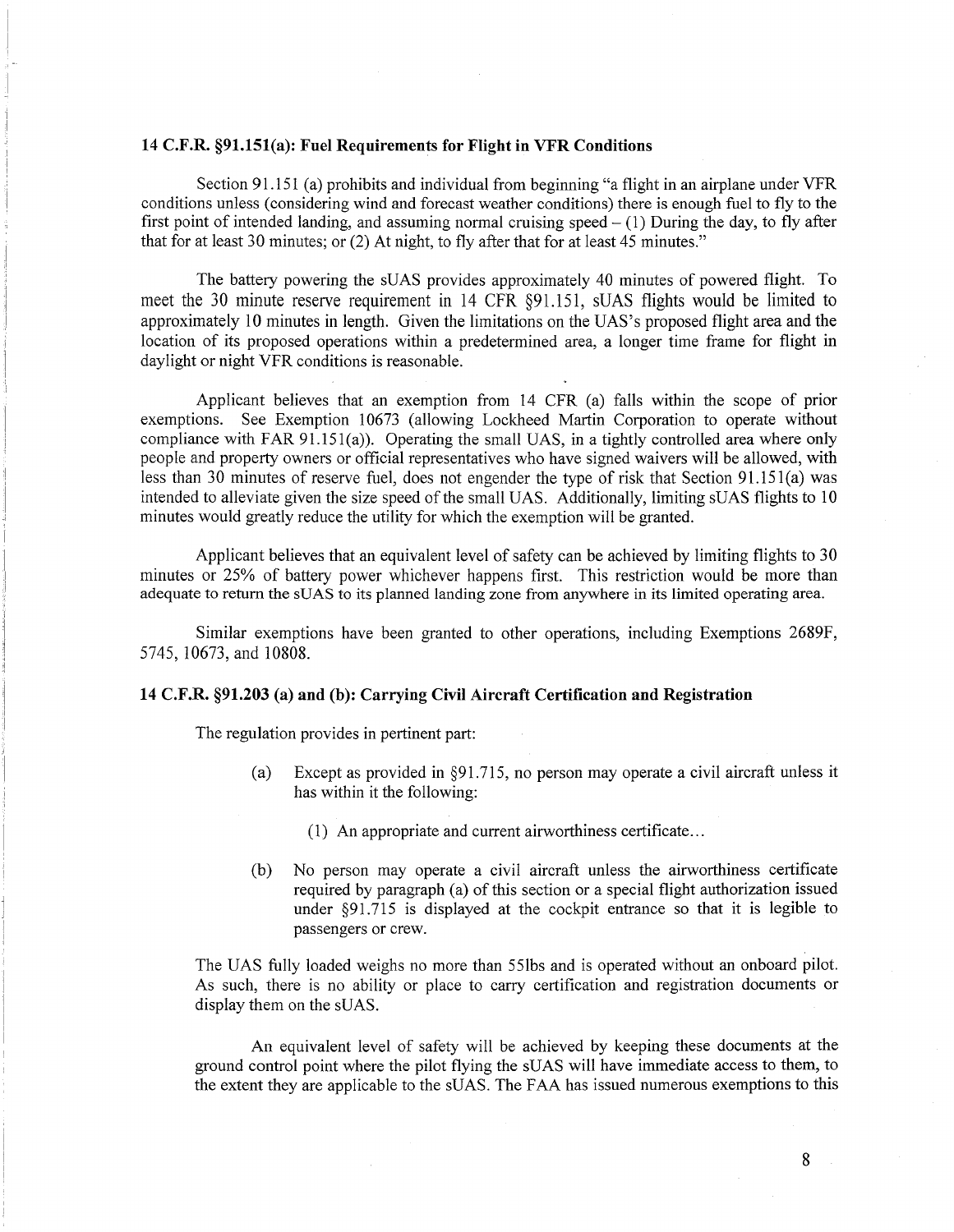regulation. A representative sample of other exemptions includes Exemption Nos. 9565, 9665,9789,9789A,9797,9816A, 10700.

#### **14 C.F.R. §91.405** (a); **407** (a) **(2); 417** (a) & **(b)**

These regulations require that an aircraft operator or owner "shall have that aircraft inspected as prescribed in subpart E of this part and shall between required inspections, except as provided in paragraph (c) of this section, have discrepancies repaired as prescribed in part 43 of this chapter. .. ," and others shall inspect or maintain the aircraft in compliance with part 43.

Given that these section and Part 43 apply only to aircraft with an airworthiness certificate, these sections will not apply to the application. Maintenance will be accomplished by the operator pursuant to the flight manual and operating handbook as referenced in the Manual. An equivalent level of safety will be achieved because these small UASs are very limited in size and will carry a small payload and operate only in restricted areas for limited periods of time. If mechanical issues arise the UAS can land immediately and will be operating from no higher than 400 feet AGL rotorcraft and 1000 AGL for fixedwing. As provided in the SOP, the operator will ensure that the UAS is in working order prior to initiating flight, perform required maintenance, and keep a log of any maintenance preformed. Moreover, the operator is the person most familiar with the aircraft and best suited to maintain the aircraft in an airworthy condition to provide the equivalent level of safety.

Pursuant to 14 C.F.R Part 11, the following summary is provided for publication in the Federal Register, should it be determined that publication is needed:

Applicant seeks an exemption from the following rules:

14 C.P.R. §21, subpart H; 14 C.F.R 45.23 (b); 14 C.P.R.§§ 61.113 (a) & (b); 91.7 (a); 91.9 (b) (2);91.103 (b); 91.109; 91.119;91.121;91.151 (a); 91.203 (a) and (b); 91.405 (a); 91.407 (a) (1); 91.409 (a) (2) and 91.417 (a) & (b) to operate commercially a small unmanned vehicle (55lbs or less) in the Agricultural 3d Mapping Service Operations.

Approval of exemptions allowing commercial operations of sUASs in the Agricultural 3d mapping/scanning and tower inspection industry will enhance safety by reducing risk. Conventional operations using jet or piston aircraft, operate at extremely low altitudes just feet from the equipment and livestock and structures; and present the risks associated with vehicles that weigh in the neighborhood of 3,000-5,000 lbs., carrying large amounts of jet A or other fuel in most cases helicopters operating with 140 gallon fuel tanks. The sUAS will carry no passengers or crew and, therefore, will not expose them to the risks associated with manned aircraft flights.

The operations of small UASs, weighing less then 55 lbs., conducted in the strict conditions outlined above, will provide an equivalent level of safety supporting the grant of the Part 21 and allowing commercial operations. These lightweight UAVs operate at slow speeds, close to the ground and in sterile environment and, as a result, are far safer than conventional operations conducted with a piston and or turbine aircraft operating close to the ground.

Public Acknowledgement/Privacy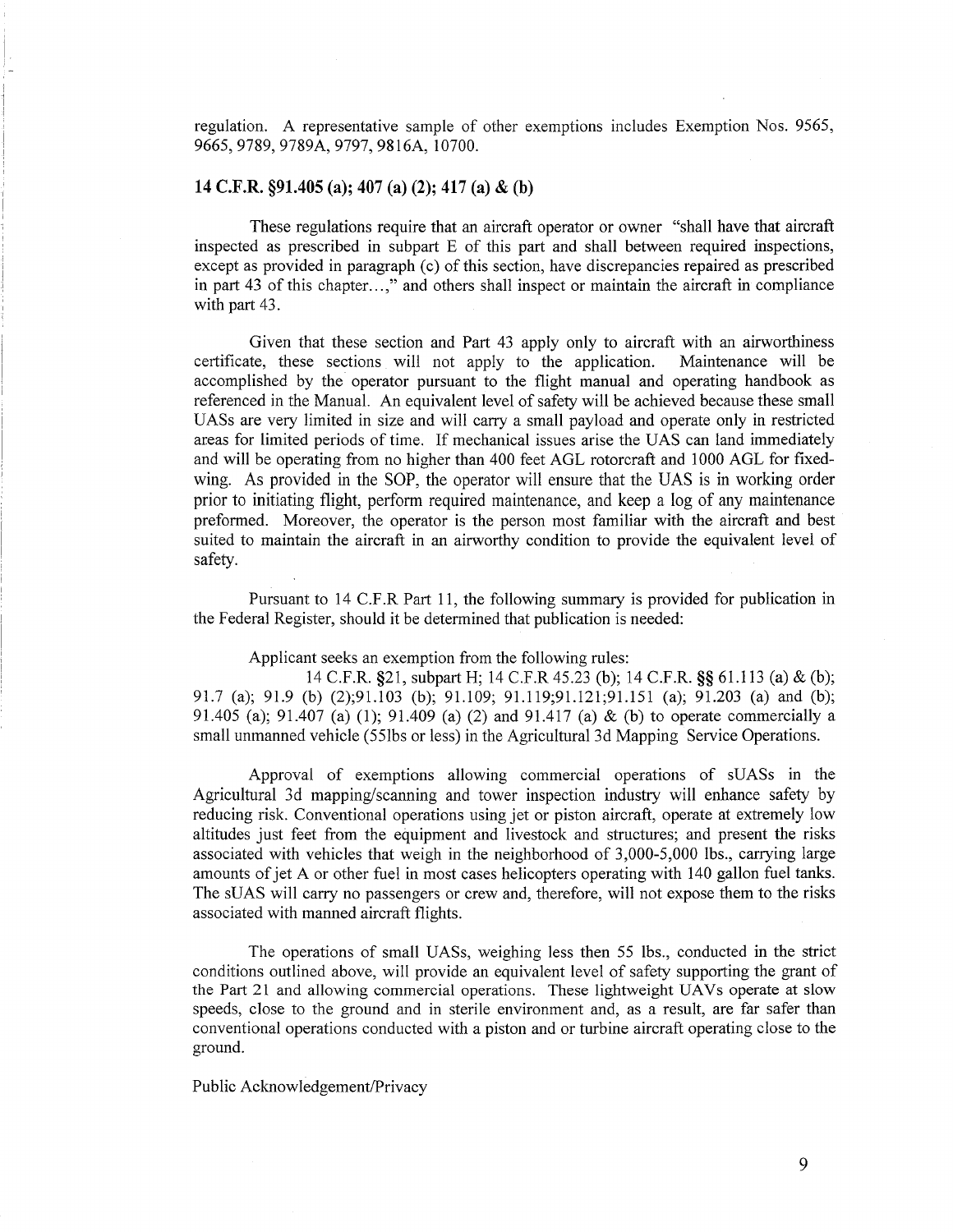Aircraft that are going to be covered are seen in Appendix A

Appendix A.

# **VK- FF-X4 Mulitirotor**



# **VK- Ranger** EX- SAR **Fixed Wing**

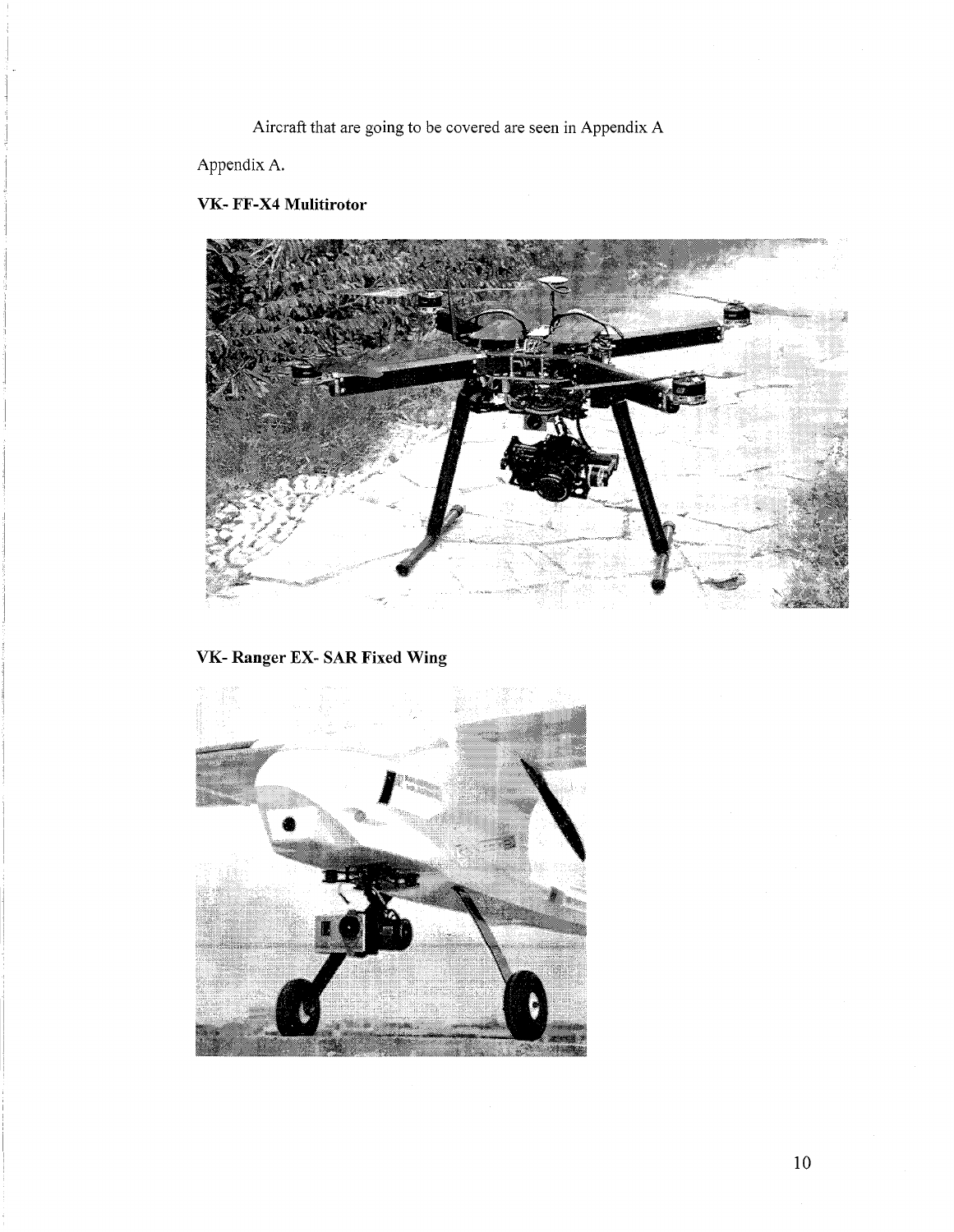

VK- Skylark Radio Control Flight System